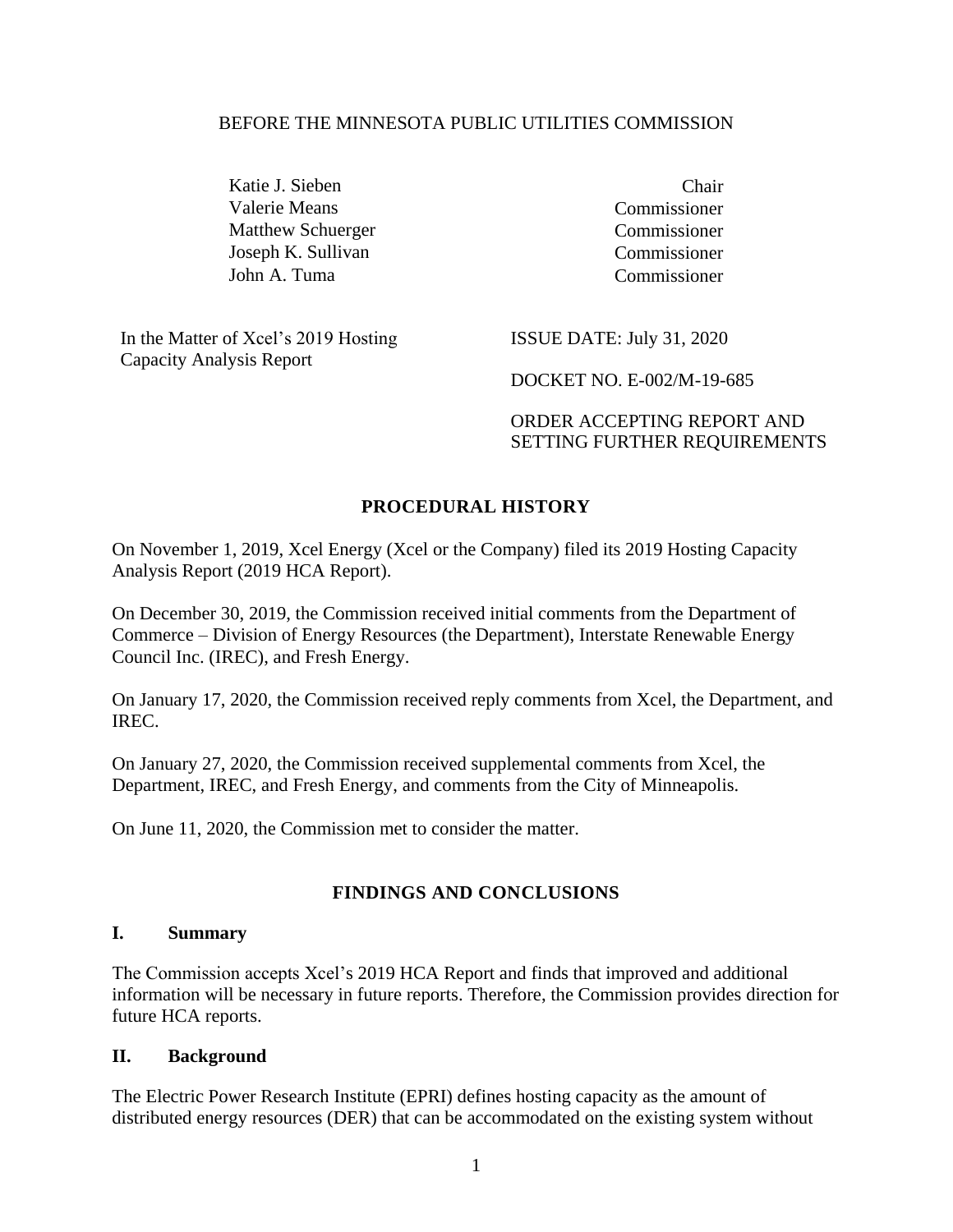adversely affecting power quality or reliability under existing control configurations and without requiring infrastructure upgrades.<sup>1</sup> A hosting capacity analysis (HCA) evaluates a utility's distribution system to find locations where DER may interconnect, as well as mitigation measures that might enhance the distribution system's capacity to accommodate interconnection.

In 2015 the Legislature adopted Minn. Stat. § 216B.2425, subdivision 8, as follows:<sup>2</sup>

Each [public utility that files Biennial Transmission Projects Reports and] that is operating under a multiyear rate plan approved under section 216B.16, subdivision 19, shall conduct a distribution study to identify interconnection points on its distribution system for smallscale distributed generation resources and shall identify necessary distribution upgrades to support the continued development of distributed generation resources, and shall include the study in its [Biennial Transmission Projects Report].

Xcel then began filing its distribution studies (commonly referred to as HCAs; the filings are commonly referred to as hosting capacity analysis reports, or HCA reports). Under the statute, the study must be conducted biennially, in odd-numbered years, and included in the utility's biennial transmission projects report. However, at parties' request, Xcel agreed to file this study annually, and therefore files its HCA reports separately from its biennial transmission projects reports.<sup>3</sup> The Commission issued orders reviewing Xcel's HCA reports in 2017 (2017 Order),<sup>4</sup> 2018 (2018 Order),<sup>5</sup> and 2019 (2019 Order),<sup>6</sup> each time establishing additional requirements for the subsequent HCA report.

#### **III. Xcel's 2019 Study**

 $\overline{a}$ 

As with prior HCA reports, Xcel continues to rely on EPRI's Distributed Resource Integration and Value Estimation (DRIVE) tool. The tool uses distribution system model inputs to analyze the capacity of distributed energy resources able to be accommodated at a location and determine when a set of potential issues might limit hosting capacity or require mitigation.

<sup>1</sup> EPRI, *Impact Factors, Methods and Considerations for Calculating and Applying Hosting Capacity, 2018 Technical Update*, at v.

<sup>2</sup> Laws 1Sp2015, Ch. 1, Art. 3, § 22.

<sup>3</sup> *See In the Matter of Xcel's 2017 Hosting Capacity Study*, Docket No. E-002/M-17-777, Order Accepting Study and Setting Further Requirements, at 5, Ordering Paragraph 8 (July 19, 2018).

<sup>4</sup> *In the Matter of Xcel Energy's Biennial Transmission and Distribution Plan: Distribution System Study – Hosting Capacity Report*, Docket No. E-002/M-15-962, Order Setting Additional Requirements for Xcel's 2017 Hosting Capacity Report (August 1, 2017).

<sup>5</sup> *In the Matter of Xcel's 2017 Hosting Capacity Study*, Docket No. E-002/M-17-777, Order Accepting Study and Setting Further Requirements (July 19, 2018).

<sup>6</sup> *In the Matter of Xcel's 2018 Hosting Capacity Study*, Docket No. E-002/M-18-684, Order Accepting Study and Setting Further Requirements (August 15, 2019).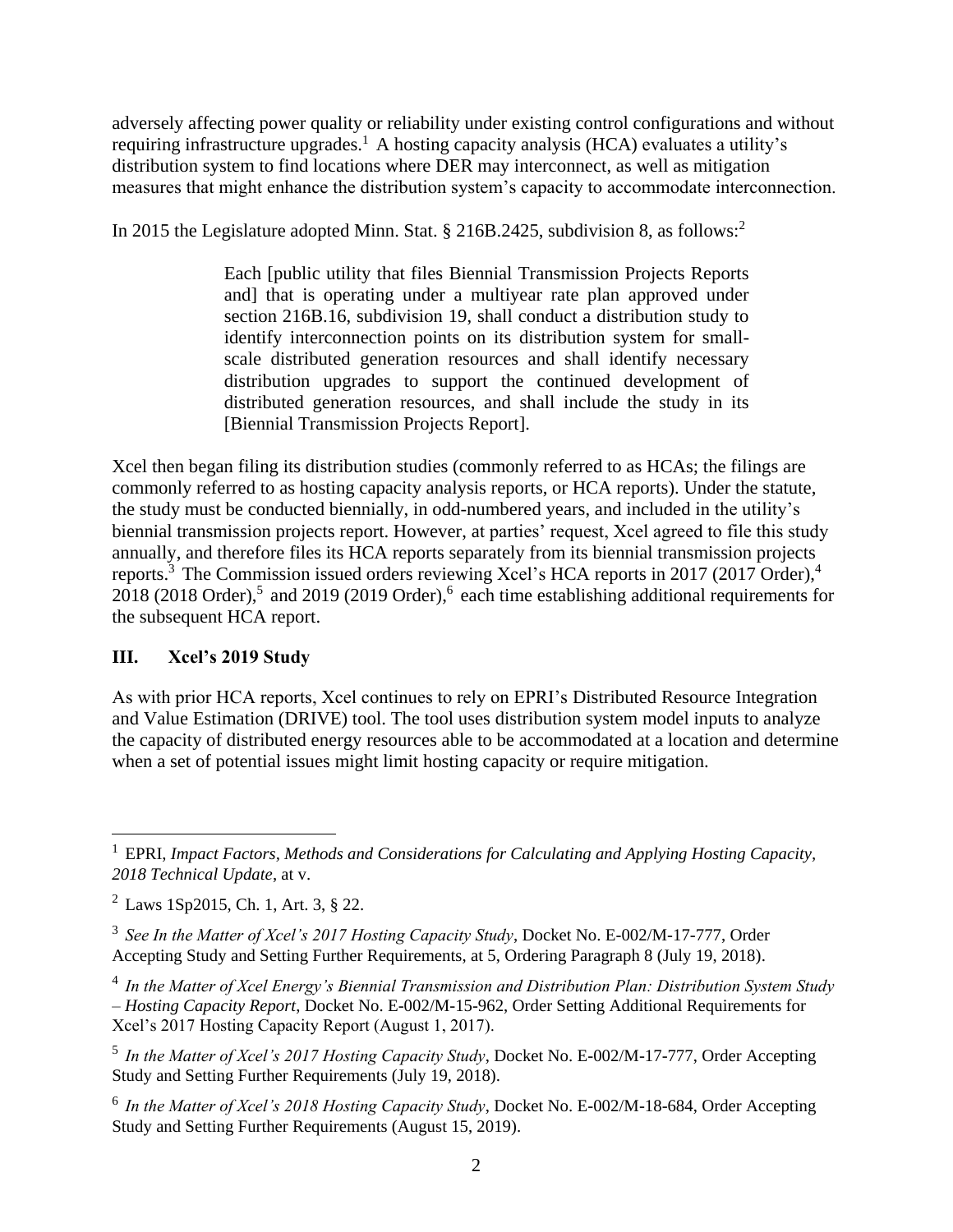For the 2019 HCA Report, Xcel stated that it created 1,050 feeder models in its load flow program using GIS information. After creating the models and cleaning up any errors or abnormalities, Xcel analyzed the models using DRIVE, which performed the hosting capacity analysis.

Xcel noted that the HCA is one of several tools available to customers and developers to determine the viability of a potential DER site; the HCA focuses only on generation sources and does not include load characteristics from storage. Xcel explained that DRIVE does allow for load hosting analysis, such as electric vehicle charging stations or beneficial electrification, but argued that such analysis is better suited for the Company's integrated distribution plan (IDP) rather than the HCA.

Based on the DRIVE analysis, Xcel reported each feeder's minimum and maximum hosting capacity. These figures are intended to provide useful signals to a DER developer, indicating that a feeder may be able to accommodate a new generator with capacity below the minimum hosting capacity, and would not be able to accommodate a new generator with capacity above the feeder's maximum hosting capacity, without additional mitigation measures. A feeder might be able to accommodate a generator with capacity between the minimum and maximum, depending on a number of factors, including location. Xcel noted that there are various criteria that would limit hosting capacity; DRIVE is capable of analyzing thirteen limiting criteria and Xcel used eight of these criteria in the 2019 HCA. In the 2019 HCA Report, for each feeder, Xcel identified the criterion that was the primary constraint on hosting capacity.

Xcel stated that the 2019 HCA shows that 129 feeders, out of the 1,050 analyzed, have zero maximum hosting capacity; however, the methodology Xcel used for the DRIVE analysis considers potential DER in increments of 100 kW on certain sections, so there may be available capacity under 100 kW. In those cases, additional small-scale DER may be possible. Furthermore, 101 of the 129 feeders already have significant amounts of existing DER and have essentially exhausted the hosting capacity.

Additionally, Xcel explained that the HCA reflects the amount of hosting capacity available without any mitigations. Therefore, even if a feeder shows low hosting capacity, it is possible that higher levels of DER could be interconnected after implementing mitigation strategies.

As directed by the Commission's 2019 Order, Xcel stated that it had worked with EPRI to perform analysis on the 95 feeders that were shown to have zero hosting capacity in the 2018 HCA Report. Xcel stated that it was the first utility to use a new mitigation assessment tool developed by EPRI that attempts to automate the process of comparing potential mitigation strategies and suggesting solutions. This analysis suggested that various power factor adjustments could be a cost-effective solution to increasing capacity on certain feeders; other, more costly, mitigation solutions included regulator additions or reconductoring. Overall, Xcel found that the total cost for mitigating all issues on a feeder ranged from \$75,000 to over \$3.3 million per feeder; however, the majority of feeders could be successfully mitigated for under \$300,000 per feeder.

Consistent with previous orders, Xcel made the results of its hosting capacity analysis available via a spreadsheet as well as on a public-facing, color-coded online "heat map." The heat map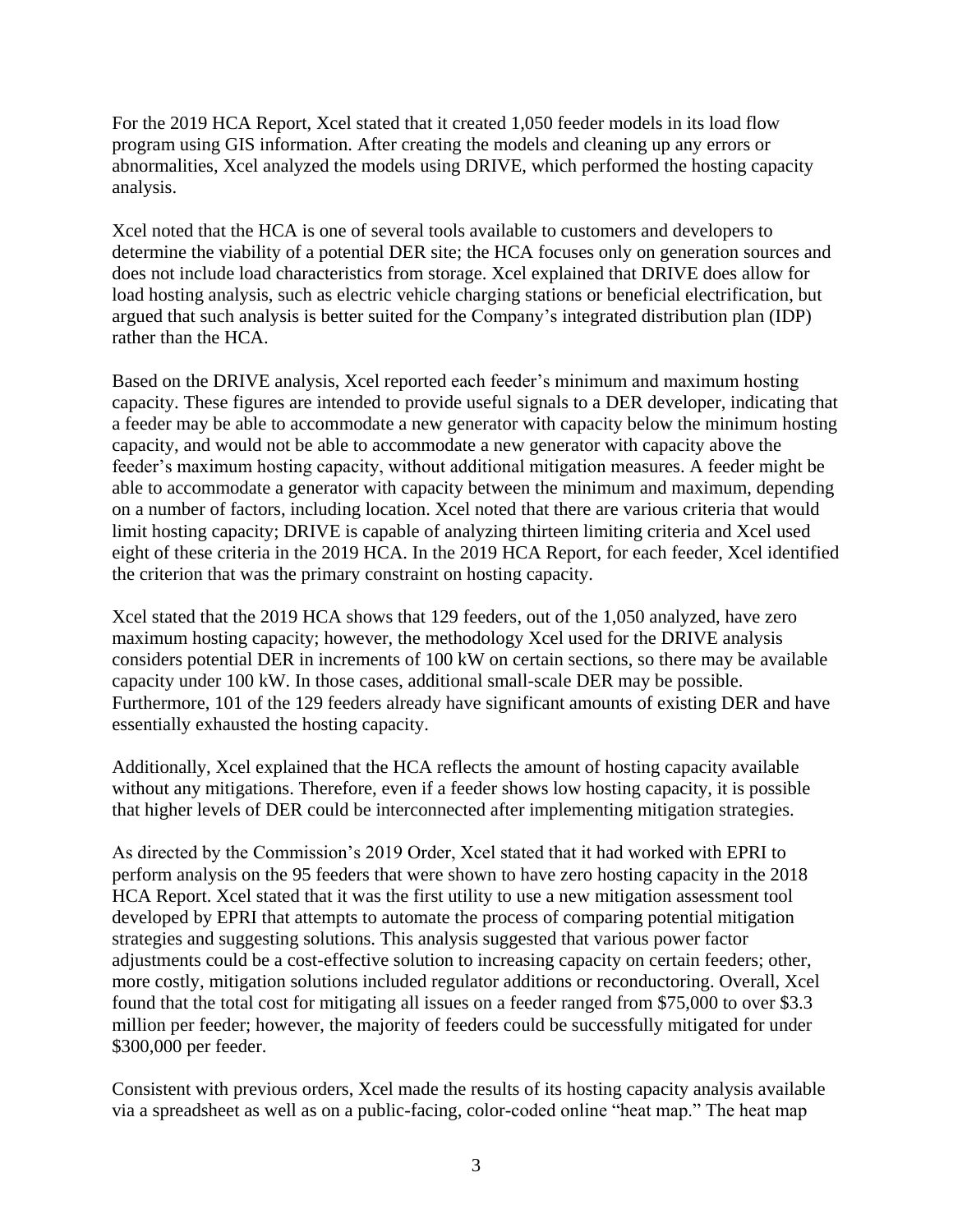shows areas marked in green, yellow, and red, indicating generic hosting capacity levels as of the time of the analysis of local feeders.

Xcel explained that it was not publicly disclosing certain data that could compromise system security or customer privacy. Feeders serving certain critical infrastructure categories or serving fewer than 15 premises were included on the tabular spreadsheet but excluded from the heat map. Xcel explained that the 15-premises threshold was the same that the Company applied to requests for aggregated customer energy use data (CEUD), and reasoned that feeders with few customers may provide insights into customer locations, potentially compromising confidentiality or security for those customers. Overall, Xcel excluded 115 feeders from the public heat map out of a total of 1,050 feeders included in the 2019 HCA.

Finally, Xcel's 2019 HCA provided a table identifying where it addressed each of the requirements of the Commission's 2019 Order.<sup>7</sup>

#### **IV. Issues**

The Commission received comments from parties on various topics, including (1) whether the Commission should accept the 2019 HCA Report, (2) whether the 2019 HCA Report and updates to Xcel's online heat map improve usefulness for customers and developers, and (3) whether modifications or clarifications are needed.<sup>8</sup>

### **A. 2019 HCA Report**

## **1. Party Comments**

Xcel requested that the Commission accept the 2019 HCA Report as compliant with Minn. Stat. § 216B.2425, subd. 8, and the 2019 Order.

Overall, no party recommended rejection of the report. The Department reviewed the report in detail and found that Xcel had satisfied both the substantive and procedural requirements of the statute and reasonably responded to all applicable ordering paragraphs from previous Commission orders. After receiving various information from Xcel through the comment process, the Department recommended that the Commission accept the 2019 HCA Report, and suggested several modifications and clarifications for future HCA reports, as discussed further below.

Several parties recommended that Xcel make a compliance filing to supplement the 2019 HCA Report, including notation of which feeders include actual versus assumed Daytime Minimum Load (DML) data. Parties argued that Xcel used actual DML for 25 percent of feeders, but continued to use an assumption of DML for the remaining feeders. Fresh Energy stated that this information is important to inform developers' use of the report.

 $\overline{a}$  $7$  Xcel 2019 HCA Report, Attachment C (November 1, 2019).

<sup>8</sup> *See* Current Docket, Notice of Comment Period (November 15, 2019).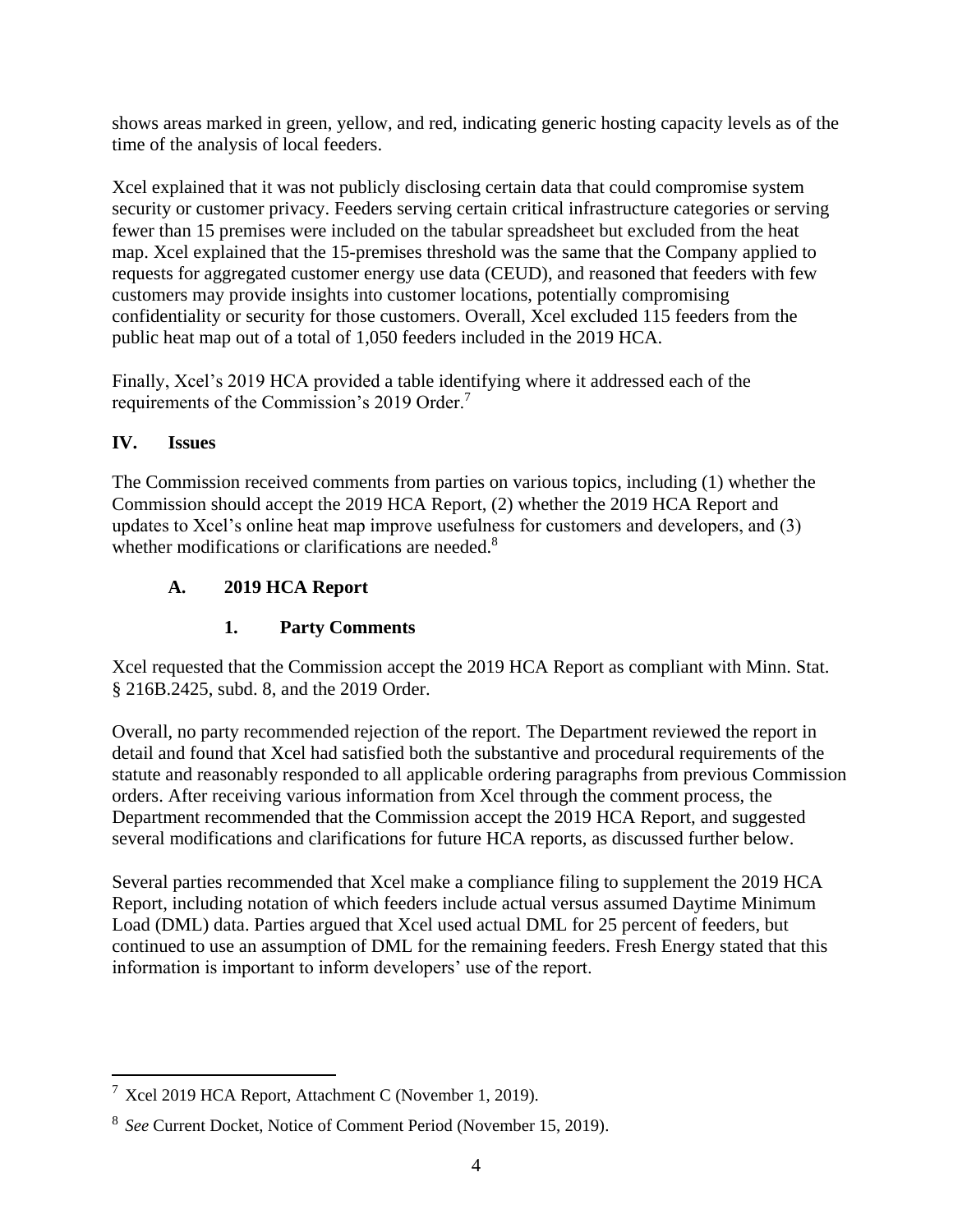#### **2. Commission Action**

Although the HCA report is not subject to approval, the Commission reviews it for compliance with the requirements of statute and past orders, and takes the opportunity to provide guidance for future studies. Identifying changes that can improve the quality of the study furthers the statute's underlying policy objectives, and the Commission appreciates the thorough and incisive analyses of the parties and their continuing participation in this ongoing process.

Having carefully reviewed the record, the Commission concurs with the Department that the 2019 HCA Report complies with all applicable requirements, and will therefore accept the report. However, the Commission finds that improved and additional information and more meaningful stakeholder engagement are necessary in future reports. Therefore, consistent with past HCA orders, the Commission will identify areas for additional focus in Xcel's next HCA.

The Commission will also direct Xcel to submit a compliance filing within 30 days including notation of which feeders had actual Daytime Minimum Load data incorporated in the 2019 HCA. This information allows developers to better evaluate the effect of actual versus estimated DML on a feeder's hosting capacity. Additionally, the Commission will direct Xcel to incorporate this information in future HCA reports.

Finally, per the Department and Xcel's request, the Commission will incorporate items from previous HCA orders that are still operational into this order.

## **B. Use Case or Purpose of the HCA**

### **1. Party Comments**

Xcel suggested that the Commission may want to clarify the purpose of the HCA. In Xcel's opinion, the HCA report is intended to provide some insight into potential feeder hosting capacity, but is "only one tool among several"<sup>9</sup> used in planning DER integration. Other parties argued that the HCA should be used to combine various sources of information and streamline interconnection.

### **a. Integration of HCA and Pre-Application Report Data**

Xcel stated that one of the most common stakeholder requests was integration of the HCA with the pre-application data report process for potential interconnection customers. Together, these two items provide a baseline determination of whether DER interconnection in a particular location is viable. According to Xcel, although there would be clear benefits to integrating preapplication data with the hosting capacity map, there would also be significant costs and barriers. For example, additional functions would need to be added to the map, and some information would need to be excluded for security and privacy reasons. Additionally, Xcel stated that new coding functions would need to be created to access the data via the HCA map; currently, data is manually collected and scrubbed for errors. Xcel stated that significant engineering time would be needed to implement and upkeep the large amount of data that would be involved.

 $\overline{a}$ 

 $9^9$  Xcel reply comments, at 2 (January 17, 2020) (italics omitted).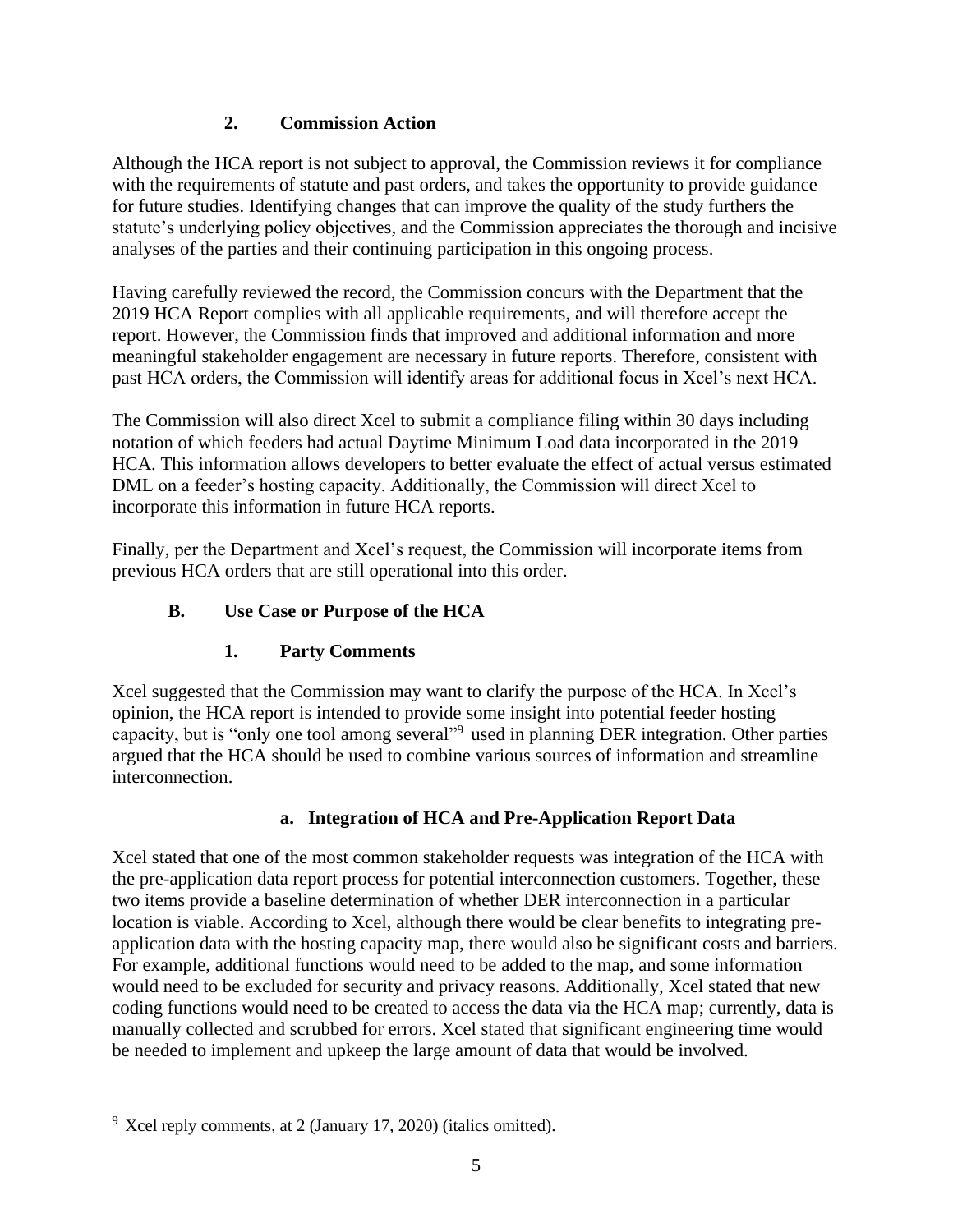Additionally, Xcel suggested that a fee may need to be implemented for access to a combined hosting capacity map and pre-application report tool to cover the cost of integration.

The Department and IREC argued that Xcel should provide a specific plan to integrate information contained in the pre-application data report and the HCA, including a cost estimate and potential timeline, to allow stakeholders and the Commission to fully weigh the merits of the plan. IREC also argued that Xcel could provide some distribution system data on the map now, without complicated or costly technology upgrades.

The Department agreed with Xcel that the HCA likely could not be used to substitute for the entire pre-application process, but stated that the two should be used to inform one another. The Department suggested that some amount of integration could result in process efficiencies and cost savings, and reiterated in its supplemental comments that Xcel should quantify potential costs to allow for evaluation.

Fresh Energy did not take a position on integrating the pre-application data report with the HCA, but suggested that other changes should be made first to increase the usefulness of the HCA. However, Fresh Energy was interested in Xcel's view of what would be required to integrate the two information resources for potential interconnection customers.

#### **b. Inclusion of Load and Generation Analysis**

Xcel's 2019 HCA Report results considered only DER generation, and did not include load characteristics of DER devices such as energy storage. IREC argued that the HCA would be more useful if it included both load and generation analysis, because both will be required for a transition to a low-carbon economy. IREC stated that the HCA map is an important tool for understanding where the best opportunities exist for placing new DER load and DER generation.

Fresh Energy also argued that new DER load will be necessary to achieving Minnesota's energy goals, including energy storage, electric vehicles, and heating electrification. Fresh Energy stated that the DRIVE tool is capable of modeling load characteristics of DERs, and that it is important to begin incorporating this information into the HCA.

Xcel argued that the Integrated Distribution Plan, not the HCA, is the appropriate place to address DER load, because the two analyses are distinct and specific information about load characteristics would be necessary for the information to be relevant and useful. Additionally, Xcel noted that publishing load maps could compromise grid security and customer privacy and security. However, Xcel stated that it was open to discussion about conducting a beneficial electrification study – outside the HCA – if the Commission sees it as useful for achieving state energy policy goals.

#### **2. Commission Action**

The Commission concurs with parties that more detailed information about potential costs is needed in order to thoroughly evaluate whether pre-application report data should be integrated in some way with the HCA. Consequently, the Commission will direct Xcel to collaborate with stakeholders in evaluating the costs and benefits associated with a hosting capacity analysis that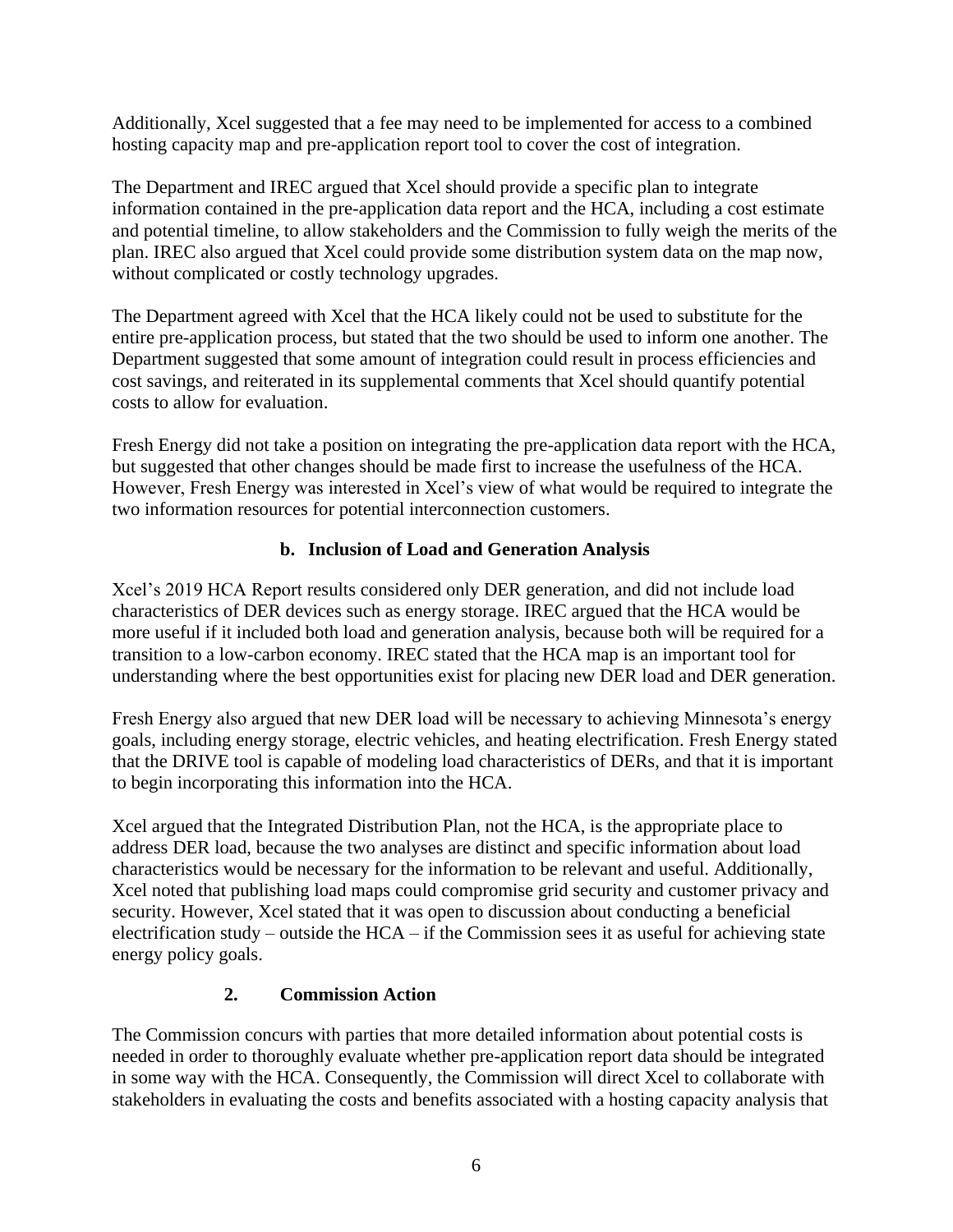would remain an early indicator of possible locations for interconnection, replace or augment initial portions of the interconnection process, or automate interconnection studies.

Furthermore, Xcel must continue to work with stakeholders to identify opportunities to integrate the HCA and the pre-application report data and screening processes in future iterations of the HCA.

Xcel has identified certain data that could be published with no limitation, including Transformer Name, Transformer Absolute Min, Load Tap Changer (LTC) or Regulator, Feeder Absolute Min, and Network or Radial. Because that data is currently available and would not require significant or costly technology improvements, the Commission will direct Xcel, to the extent practicable, to include those items on the HCA map and in downloadable spreadsheet format, starting with the 2020 HCA.

The Commission will also adopt a long-term goal for Xcel to use the HCA for interconnection processing, in place of the initial review screens that are currently used in the Simplified and Fast Track options in the Minnesota DER Interconnection Process (MN DIP) for this purpose. This echoes a similar discussion that took place in Xcel's recent IDP docket.<sup>10</sup> Although this use of the HCA will take time and resources to accomplish, it is important to take future steps with this goal in mind. Xcel should work with stakeholders to refine the hosting capacity analysis, and may seek further cost and timing clarification from the Commission as questions arise.

The Commission agrees with parties that increased DER load will be a factor in achieving Minnesota's energy goals, and it may be useful to include certain load analysis along with generation data in the HCA. However, more information is needed about the costs and benefits of this potential integration. Therefore, in its 2020 IDP compliance filing, the Commission will direct Xcel to provide a discussion of how the HCA can be used to assist state energy policy goals related to beneficial electrification, including detail on how a load hosting analysis would be done, an estimate of the resources that would be required, and the specific information the Company could provide.

### **C. Frequency of update**

 $\overline{a}$ 

# **1. Party Comments**

Several parties suggested that updating the HCA more often than annually would be valuable and would make the information more relevant to developers and customers. Xcel agreed in principle but stated that the cost of increasing frequency may outweigh the benefit.

IREC noted that there is a lag between when the HCA is conducted and when results are released, and argued that because feeder configurations, load data, and DER penetration may change in the intervening months, the results are unreliable. IREC suggested that more frequent, targeted updates, focused on areas where changes are occurring on the distribution system, may

<sup>10</sup> *In the Matter of Xcel Energy's Integrated Distribution Plan and Advanced Grid Intelligence and Security Certification Request*, Docket No. E-002/M-19-666, Order Accepting Integrated Distribution Plan, Modifying Reporting Requirements, and Certifying Certain Grid Modernization Projects (order forthcoming).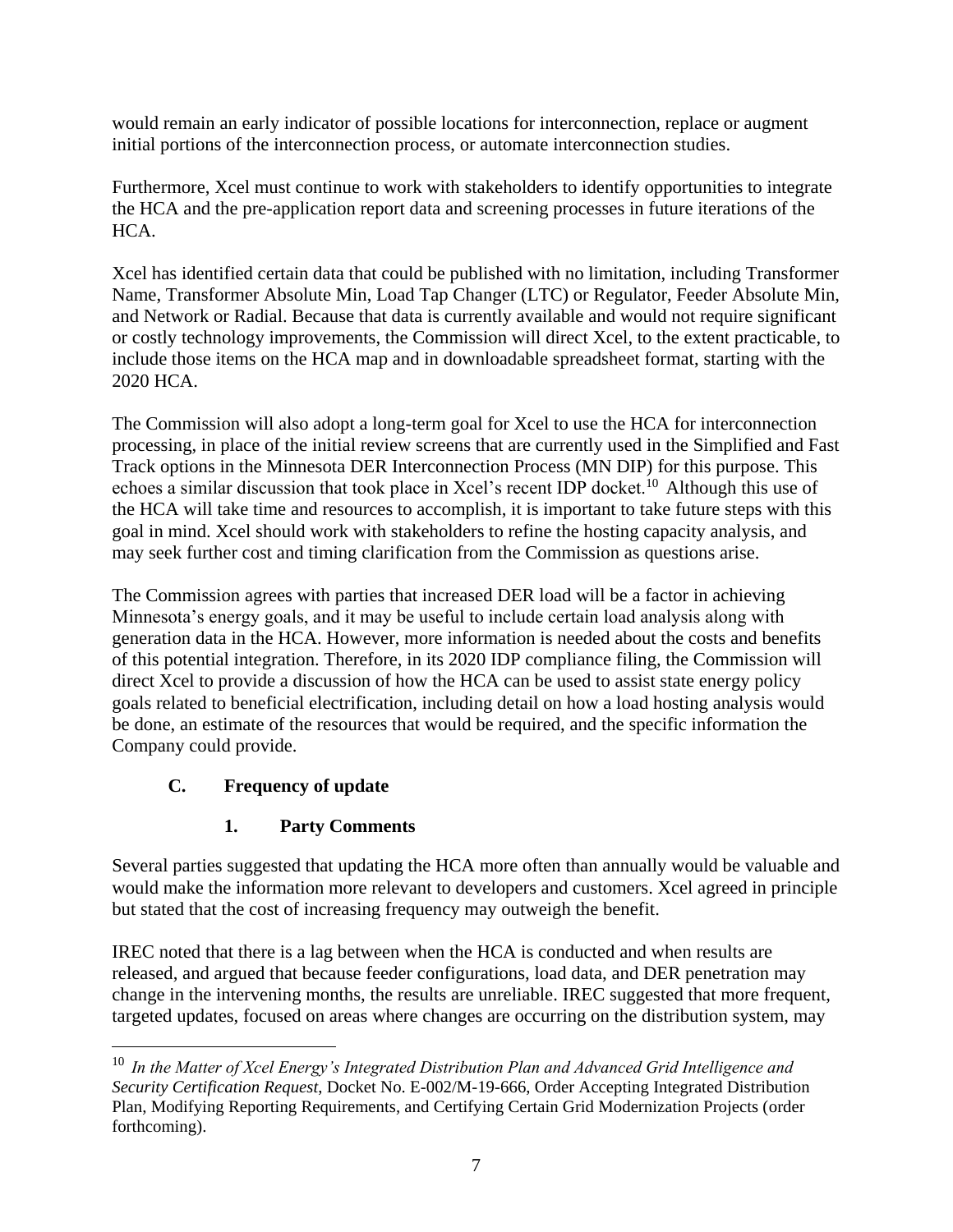provide benefits to customers and developers without resulting in significantly increased labor or costs for the Company. In response, Xcel noted that the Company would need to change its current HCA process in order to implement targeted updates because currently, the work is scheduled for the summer months and other projects are timed and prioritized accordingly.

The Department noted that in the 2019 HCA stakeholder feedback process, a number of parties requested monthly updates. Xcel agreed to include a proposal in the 2020 HCA Report for monthly, quarterly, and semi-annual updates, with detailed information on costs.

#### **2. Commission Action**

First, as agreed to by Xcel, the Commission will direct Xcel to provide options in the 2020 HCA Report for monthly, quarterly and semi-annual HCA updates, including cost estimates. Although more frequent updates would undoubtedly be preferred by developers, it is important to gain a full understanding of the associated costs before determining whether the frequency or scope of HCA updates should change. For now, the Commission will direct Xcel to file its 2020 HCA Report on November 2, 2020.

### **D. Granularity of HCA**

# **1. Party Comments**

IREC and Fresh Energy stated that although the DRIVE tool provides data at the line segment and sub-feeder levels, Xcel only publishes a summary spreadsheet at the feeder level and does not identify where on a particular feeder capacity is located. Parties argued that additional granularity would make the results more useful. Xcel responded that it does not provide subfeeder data for security and privacy reasons; furthermore, the HCA is only intended as a highlevel first step in the interconnection process. Xcel argued that providing more precise data to the public could lead developers to believe that DER could be accommodated in a certain location, when an actual interconnection study is the only way to make that determination.

IREC argued that publishing the location of distribution lines is important so that customers can identify the line segment to which they interconnect. Currently, Xcel's map shows blocks of color rather than actual locations of lines, and pop-up boxes with more location-specific information. IREC noted that major utility HCA maps elsewhere in the country provide the actual locations of distribution lines.

Additionally, IREC and Fresh Energy recommended that Xcel provide a unique name or number for each line segment in the spreadsheet and on the map, and publish the location of lines on the map so that customers can identify the location corresponding to the HCA data. Parties argued that this would improve precision and that simply listing the minimum and maximum hosting capacity on the feeder is too large of a range for results to be useful to customers and developers.

### **2. Commission Action**

The Commission agrees with parties that providing more precise information in the HCA map and spreadsheet would be beneficial. Although these resources are not the final word on whether DER interconnection is possible at a particular location, giving customers and developers access to more precise data would allow them to make informed decisions about whether to pursue a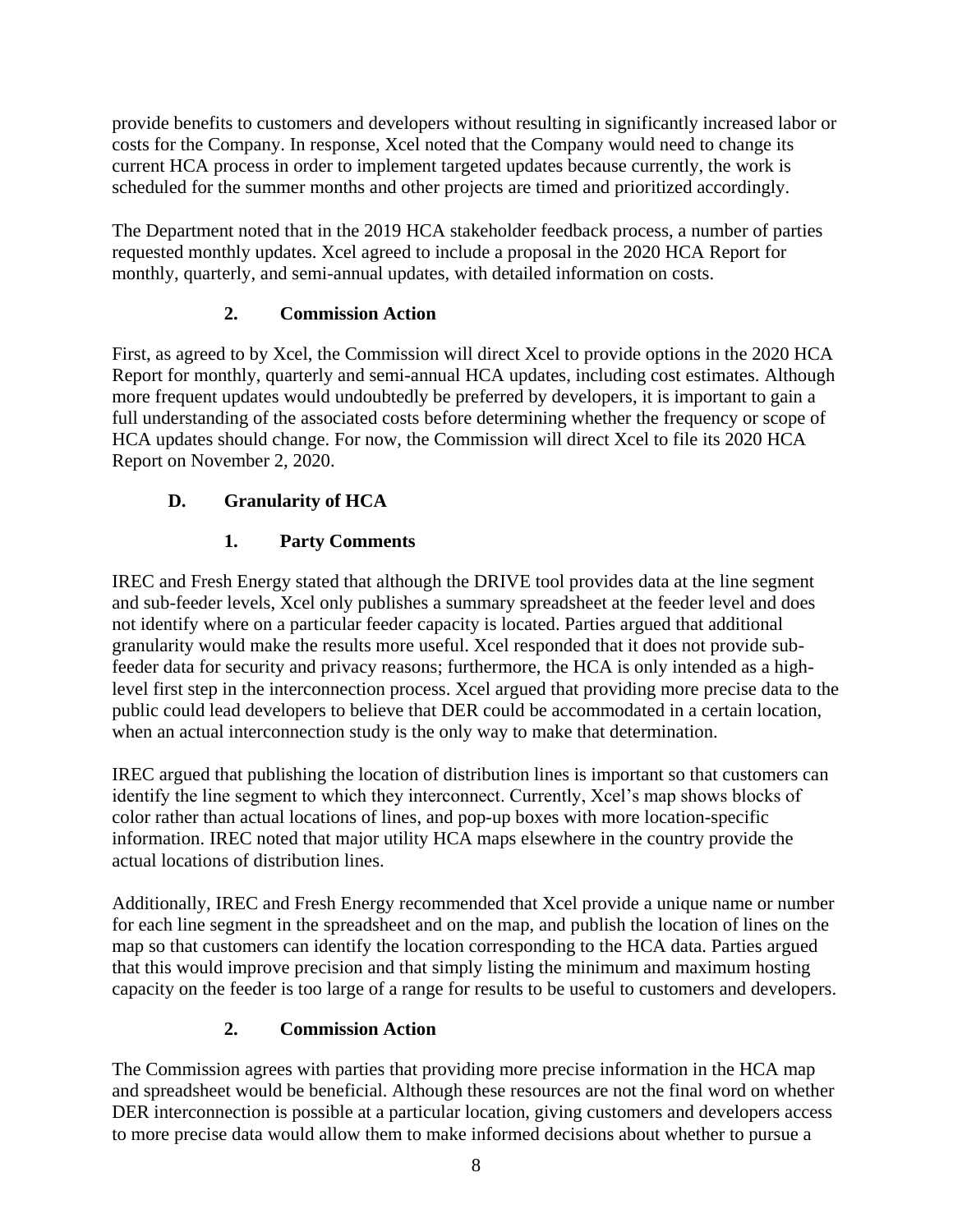project before investing significant time or resources into the planning process. However, the Commission also recognizes that it may not be practicable for Xcel to include granular data for every line segment in its system, for technical, privacy, or security reasons.

Therefore, in its 2020 HCA Report, Xcel must, to the extent practicable, include a unique name or number for each line segment in the maps' pop-up boxes and show the actual locations of distribution system lines instead of broad blocks of color on the HCA map. Additionally, starting in November 2020, Xcel must make available a tabular report containing the sub-feeder results displayed on the 2020 hosting capacity map. This report shall be available in the docket, on the hosting capacity webpage, and/or by email request.

#### **E. Criteria threshold violations**

### **1. Party Comments**

IREC recommended that Xcel publish all of the threshold violation criteria evaluated by the DRIVE software. IREC explained that the result of the HCA is the quantity of DERs that can be added to a line segment without violating any of the criteria thresholds, but the HCA report data would be more useful if the actual threshold violations were published; then, customers would know whether the violations could be addressed through DER system design or if a distribution system upgrade would be needed in order to interconnect. According to IREC, providing data on all of the violations would allow customers to design appropriate DER systems while avoiding costly and time-consuming interconnection studies or system upgrades.

IREC noted that in the past, Xcel published only the quantity of potential DER currently possible without mitigations; for the first time in 2019, Xcel also published the primary limiting factor. IREC stated that although this information is welcome, it is not as useful as publishing data on each violation because if the primary limiting factor can be addressed, customers still do not know the available hosting capacity before reaching the next limiting factor.

IREC argued that because the DRIVE software already performs the criteria threshold violation analysis, publishing this information would not increase costs to Xcel and would substantially increase the overall value of the HCA.

In response, Xcel stated that it was willing to consider this suggestion and provide an update in the 2020 HCA Report, but noted that reporting criteria threshold violations would still not provide straightforward direction to customers. Xcel explained that mitigation for a certain violation could affect other violations, complicating the results of the analysis.

Fresh Energy argued that it would be reasonable for the HCA report to include all relevant data that the DRIVE software already provides, and that threshold criteria violation data would be relevant. To address Xcel's concern, Fresh Energy suggested including a disclaimer on the HCA map noting that hosting capacity is likely to change depending on mitigations performed.

The Department supported IREC's recommendation but acknowledged that the information may not be as useful as parties hope. The Department stated that developers using the HCA are sophisticated and likely to understand the implications of the information and potential effects of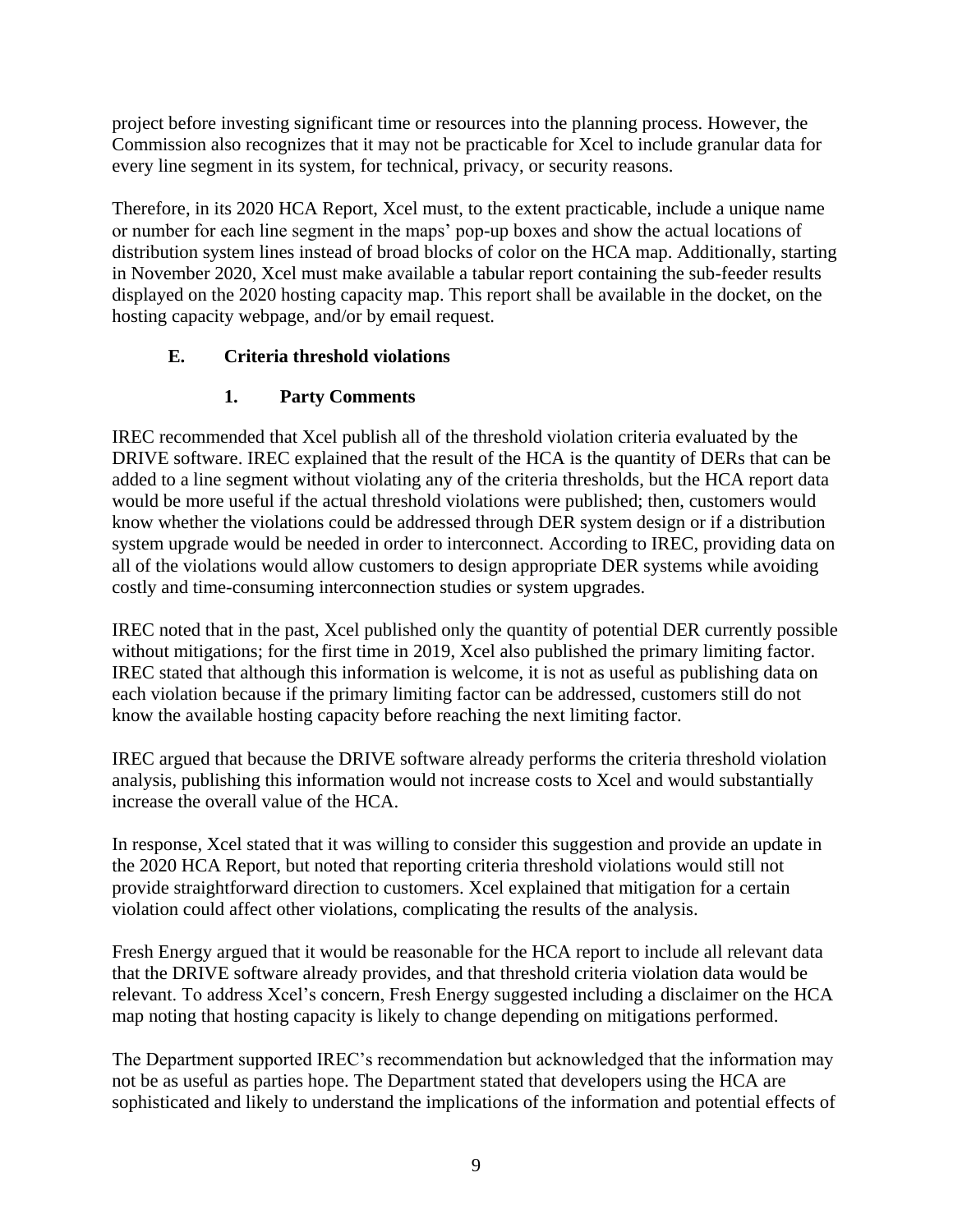mitigations on hosting capacity, and agreed with Fresh Energy that a disclaimer to that effect would be helpful.

## **2. Commission Action**

The Commission agrees with parties that publishing criteria threshold violations beyond the primary limiting factor is valuable. This would help customers and developers gain a preliminary understanding of mitigations that could potentially be performed on particular line segments in order to implement DER where hosting capacity may not otherwise exist. Since this information is already created by the DRIVE software, the Commission will direct Xcel to publish it in the 2020 HCA Report. Although the implications of the information may be complex, the Commission believes that developers have a relatively sophisticated understanding of the variables involved, and including appropriate caveats in the HCA report will prevent misunderstandings.

# **F. Accuracy and Sensitivity Analysis**

# **1. Party Comments**

IREC supported the accuracy check in the 2019 HCA, but suggested that more frequent and granular HCA and further data validation efforts were necessary. IREC raised concerns that the HCA results were inaccurate more than half the time when compared to actual interconnection studies. IREC suggested that the Commission work with stakeholders and the Company to ensure that the accuracy assessment is robust, representative, and thorough.

In its 2019 HCA Report, Xcel noted that in the 2018 HCA Report, it had completed a sensitivity analysis that looked at varying certain factors on multiple feeders, as directed by the Commission. In 2019, Xcel explained that there had been no change to the sensitivity analysis calculation; therefore, the Company did not repeat the sensitivity analysis for the 2019 HCA Report because the results would have been redundant.

The Department agreed with Xcel's conclusion that performing the sensitivity analysis would have been redundant, and based on information from the 2018 HCA Report, also noted that the specific variables used for the sensitivity analysis would not be useful in the real world. However, the Department asked Xcel to comment on whether other variables could be used for sensitivity analysis that could meaningfully increase hosting capacity.

In response, Xcel discussed certain variables that could potentially be used, but suggested that those resources would be better focused on more substantive improvements such as increasing the frequency of analysis. The Department concurred, concluding that performing sensitivity analysis on additional factors would not be useful.

# **2. Commission Action**

Generally, the more accurate the HCA is, the more useful it is to customers and developers; however, the level of accuracy when compared to full interconnection studies will also depend on how the HCA report is intended to be used, how frequently it is updated, and the level of granularity, as discussed above. Xcel must develop a corresponding data validation plan for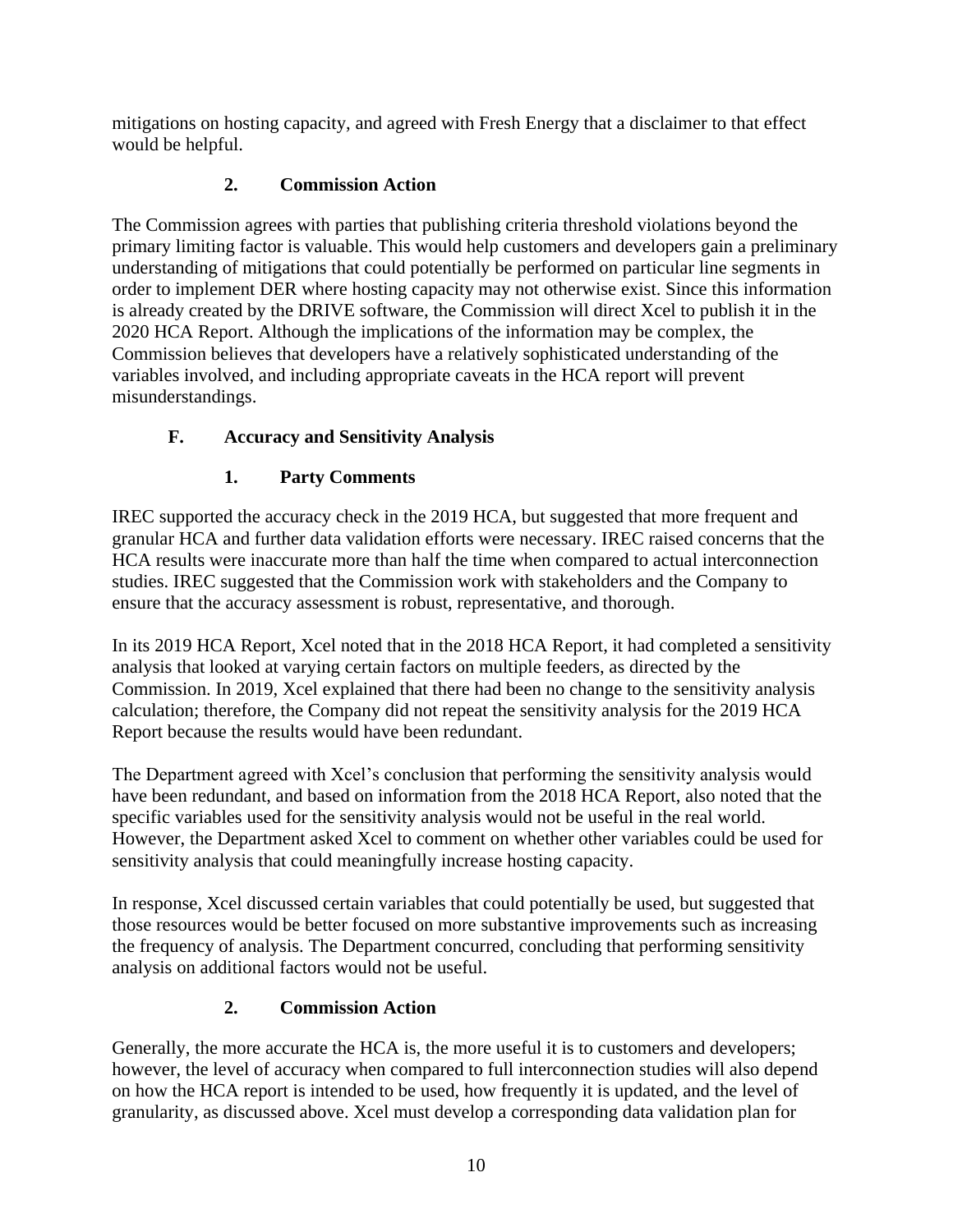HCA results to replace fast track review screens in the long term, solicit written feedback from stakeholders on the draft plan, and then include the final plan in the 2020 HCA Report.

The Commission concurs with the Department that performing sensitivity analysis on additional factors would not be useful; therefore, the Commission will not require Xcel to perform a sensitivity analysis for the 2020 HCA Report.

#### **G. Privacy and Security Considerations**

#### **1. Party Comments**

The 2019 Order directed Xcel as follows:

In spreadsheet format, Xcel shall provide hosting capacity data by substation and feeder, with appropriate disclaimers about the data's accuracy, precision, and timeliness. The data shall include, when available, peak load, daytime minimum load, installed generation capacity, and queued generation capacity.<sup>11</sup>

Xcel shall provide the same information in its public-facing hosting capacity map, except to the extent that publicly disclosing this data would violate specific data privacy requirements or pose a significant security risk to Xcel's system or its customers. If Xcel withholds any information on this basis, Xcel shall provide the Commission with a full description and specific basis for withholding the information, including any Trade Secret claims.<sup>12</sup>

Fresh Energy noted that certain peak load data withheld by Xcel in the 2019 HCA Report is made publicly available by utilities in California and New York, and asked Xcel to comment on whether the legal framework in Minnesota is different from other states. Fresh Energy and IREC argued that peak load is a key data point and is important for understanding DER deployment opportunities. In response, Xcel stated that the legal and policy frameworks are different in other states, and that different states have different positions on whether the public interest outweighs security and privacy risks.

IREC argued that Xcel's redaction and withholding practices were inconsistent with the 2019 Order because Xcel had withheld an overly broad set of data and not adequately explained its reasoning. Furthermore, IREC argued that Xcel had incorrectly applied its standard for redacting customer data and had redacted data unrelated to a customer's energy use; IREC stated that only peak load and daytime minimum load could be redacted, and that the HCA results should be public. Xcel argued that all details of customers' grid connections should be treated with caution, not only information on energy usage.

 $\overline{a}$ 

<sup>11</sup> *In the Matter of Xcel's 2018 Hosting Capacity Study*, Docket No. E-002/M-18-684, Order Accepting Study and Setting Further Requirements, ordering paragraph 2(B), at 14 (August 15, 2019).

<sup>12</sup> *Id.*, ordering paragraph 2(C), at 14.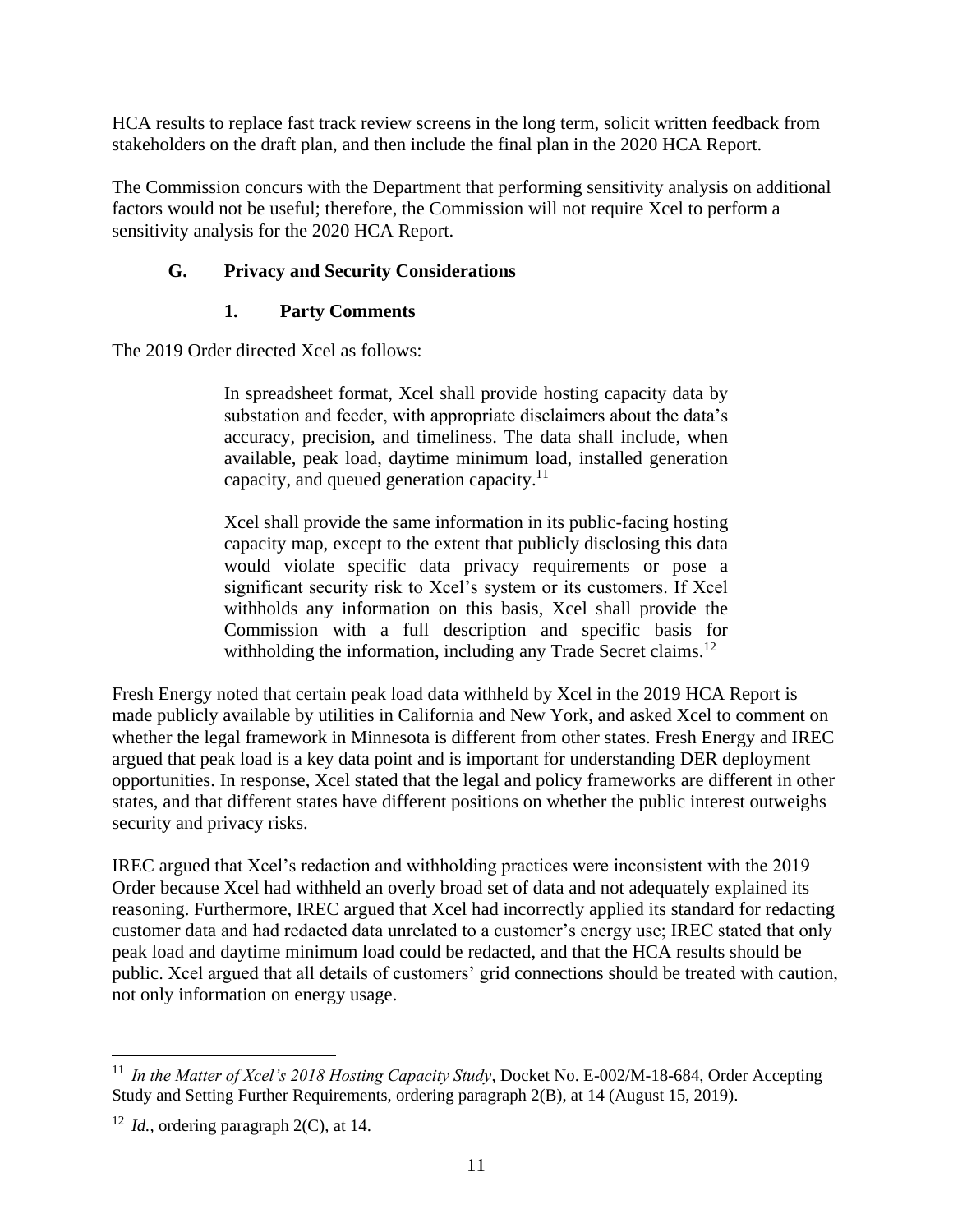The Department stated that although existing legal frameworks provide little concrete guidance on what data should be withheld, Xcel had reasonably relied on previous Commission orders on related topics and state and federal guidelines. The Department concluded that Xcel had complied with the 2019 Order regarding privacy and security concerns.

Overall, Xcel argued that security concerns continue to increase, and further dialogue is necessary in order to address parties' concerns about privacy and security issues. Xcel suggested that customers, experts, and other utilities should also be included in the discussion.

#### **2. Commission Action**

The Commission believes that additional discussion on privacy and security issues is necessary before it can determine whether peak load data should be protected or made public. The Commission will direct Xcel to further explore and explain issues related to whether the result of Xcel's HCA should be redacted to protect customer privacy or security. Specifically, Xcel must separately evaluate and justify each privacy and security concern and provide a full description and specific basis for withholding information.

Clearly, stakeholders are interested in this topic, and the Commission believes that including additional parties, experts, and utilities in the discussion will ultimately improve the outcome. The Commission will delegate authority to the Executive Secretary to issue notices, set schedules, and designate comment periods to further discuss grid and customer security issues related to public display or access to grid data, including, but not limited to distribution grid mapping, aggregated load data, and critical infrastructure. The Commission anticipates consideration of the record and comments within 12 months.

Additionally, the Commission will request that the Commissioner of Commerce seek authority from the Commissioner of Management and Budget to incur costs for specialty services to provide a recommendation on privacy and security in the next hosting capacity report proceeding and to participate in related analysis and stakeholder engagement, and subsequently bill those expenses to Xcel pursuant to Minn. Stat. § 216B.62, subd. 8.

### **H. Stakeholder Engagement**

### **1. Party Comments**

The 2019 Order directed Xcel as follows:

Xcel shall work with stakeholders to improve the value of Xcel's hosting capacity analysis, including but not limited to the provision of more detailed substation, feeder, and other equipment data in its public-facing hosting capacity map.<sup>13</sup>

Fresh Energy commented that the 2019 HCA was significantly improved compared to previous years' reports, and that Xcel had worked to address many of the concerns raised by stakeholders.

 $\overline{a}$ 

<sup>&</sup>lt;sup>13</sup> *Id.*, ordering paragraph 2(A), at 14.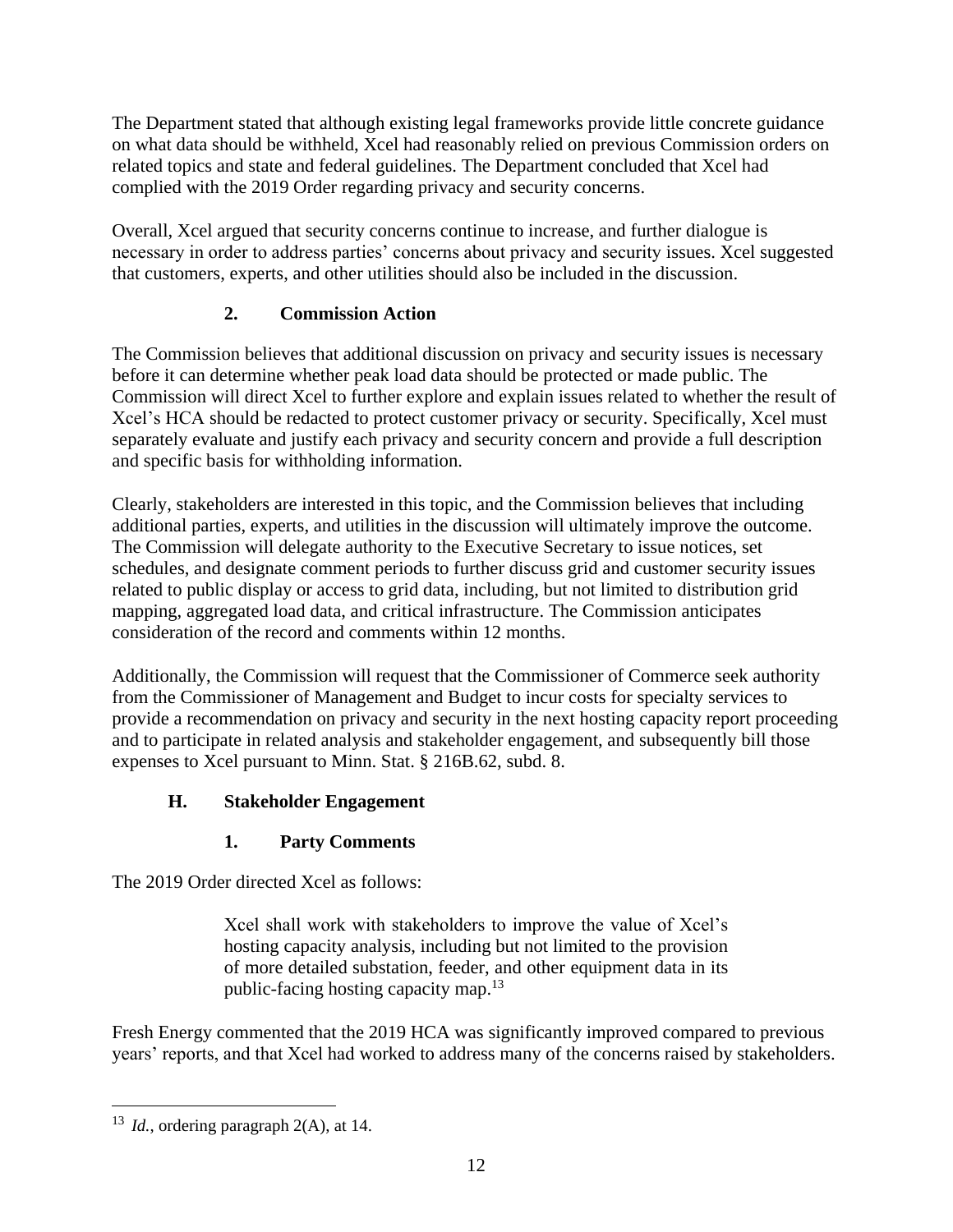The Department argued that although the stakeholder process for the 2019 HCA was a reasonable starting point, additional engagement would be needed in future HCAs. Consequently, the Department requested that Xcel provide a preliminary plan for engaging additional stakeholders for involvement in the 2020 HCA process.

The Department, Fresh Energy, and IREC agreed that stakeholder outreach should occur during the beginning phases of the HCA process so that the report could be more responsive to stakeholder feedback.

Xcel noted that despite its stakeholder communication efforts during the 2019 HCA process, stakeholder response was less than the Company had hoped for. Xcel discussed its preliminary plans for the 2020 HCA process, including beginning stakeholder outreach in early March with a session to discuss a new DRIVE combined methodology, and holding a second stakeholder session in April or May to engage on technical assumptions, inputs, and HCA tools.

#### **2. Commission Action**

The Commission agrees with parties that Xcel's 2019 stakeholder process was reasonable, but in future years, Xcel should endeavor to engage additional stakeholders. The Commission will direct Xcel to implement its 2020 stakeholder engagement plan as outlined in the Company's filings in the present docket.

Additionally, the Commission shares parties' concern that many stakeholder suggestions were not ultimately incorporated into the 2019 HCA Report. The Commission anticipates that, in future years, engaging stakeholders earlier in the process will allow Xcel to be more responsive to stakeholder input; more information on this process will be useful in future HCA reports. Consequently, the Commission will direct Xcel to discuss the results of the stakeholder process as part of the 2020 HCA Report, including an overview of feedback and suggestions provided by stakeholders, whether Xcel included the feedback and suggestions in the 2020 HCA Report, and an explanation for any feedback and suggestions received but not incorporated into the 2020 HCA Report.

At the Commission meeting, parties discussed options for facilitation of stakeholder meetings, and concern was raised that on some topics, the Company and parties have been unable to come to meaningful agreement. The Commission believes that it would be beneficial for Commission staff to facilitate certain discussions between Xcel and stakeholders. Therefore, Commission staff will oversee and facilitate a discussion with Xcel and stakeholders of the technical assumptions, limiting criteria, and thresholds used in Xcel's HCA, including the specific topics listed in ordering paragraph 22. The Commission will also direct Xcel to provide the results of this stakeholder discussion in its 2020 HCA Report, including an overview of the feedback and suggestions provided by stakeholders, and whether the feedback and suggestions were included in the report.

#### **ORDER**

1. The Commission accepts the 2019 Hosting Capacity Analysis Report filed by Northern States Power Company d/b/a Xcel Energy and finds that the filing satisfies the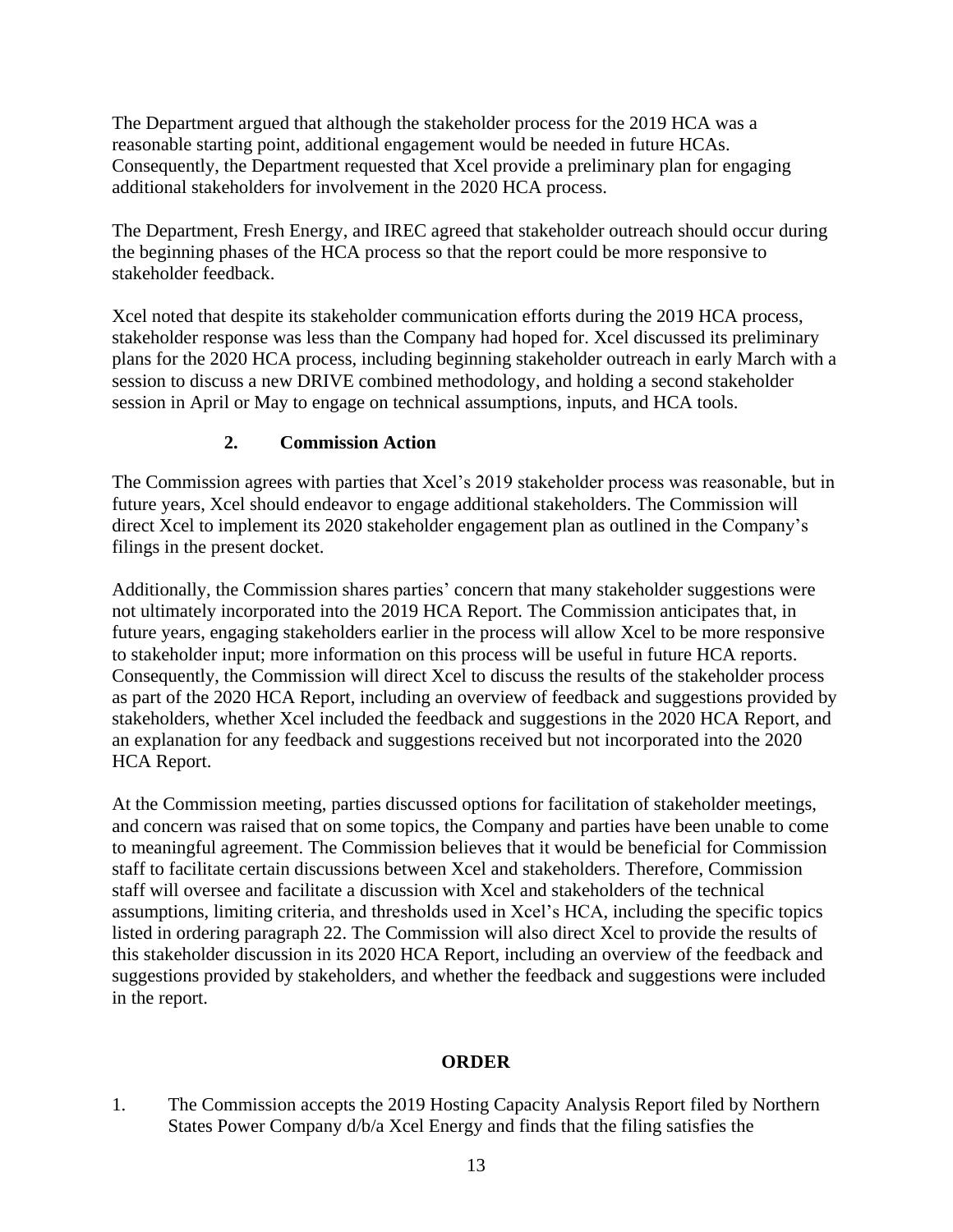requirements of the Commission's Order Accepting Study and Setting Further Requirements (August 15, 2019) in Docket No. E002/M-18-684 [the 2019 HCA Order].

- 2. The Commission directs Xcel to submit a compliance filing within 30 days including notation of which feeders had actual Daytime Minimum Load data incorporated in the 2019 DRIVE HCA.
- 3. The Commission finds that improved and additional information is necessary in future HCA reports, as set forth below.
- 4. Xcel shall collaborate with stakeholders in evaluating the costs and benefits associated with a hosting capacity analysis able to achieve the following objectives:
	- a. Remaining an early indicator of possible locations for interconnection;
	- b. Replacing or augmenting initial review screens and/or supplemental review in the interconnection process; and/or
	- c. Automating interconnection studies.
- 5. Xcel is directed to continue working with stakeholders to identify opportunities to integrate the HCA and the MN DIP pre-application and screening processes in future iterations of the HCA.
- 6. In future HCA reports, Xcel is directed, to the extent practicable, to include on the HCA map and in downloadable spreadsheet format the following data: Transformer Name, Transformer Absolute Min, Load Tap Changer (LTC) or Regulator, Feeder Absolute Min, and Network or Radial.
- 7. In its 2020 IDP Compliance Filing, Xcel must provide a discussion of how Xcel's hosting capacity analysis can be used to assist state energy policy goals related to beneficial electrification including detail on how a load hosting analysis would be done, an estimate of the resources that would be required, and the specific information the Company could provide.
- 8. Xcel's future HCA reports must be detailed enough to provide developers with a reliable estimate of the available level of hosting capacity at the feeder and sub-feeder levels at the time of submittal of the report to the extent practicable. The information should be sufficient to provide developers with a starting point for interconnection applications.
- 9. The Commission adopts a long-term goal to use the hosting capacity analysis in the interconnection process's fast track screens. Xcel should work with stakeholders to refine the hosting capacity analysis. Xcel may seek cost and timing clarification from the Commission.
- 10. In its 2020 HCA Report, Xcel must provide options for monthly, quarterly and semiannual HCA updates, including cost estimates.
- 11. In its 2020 HCA Report, Xcel must, to the extent practicable, include a unique name or number for each line segment in the maps' pop-up boxes.
- 12. In its 2020 HCA Report, Xcel must, to the extent practicable, show the actual locations of distribution system lines instead of broad blocks of color on the HCA map.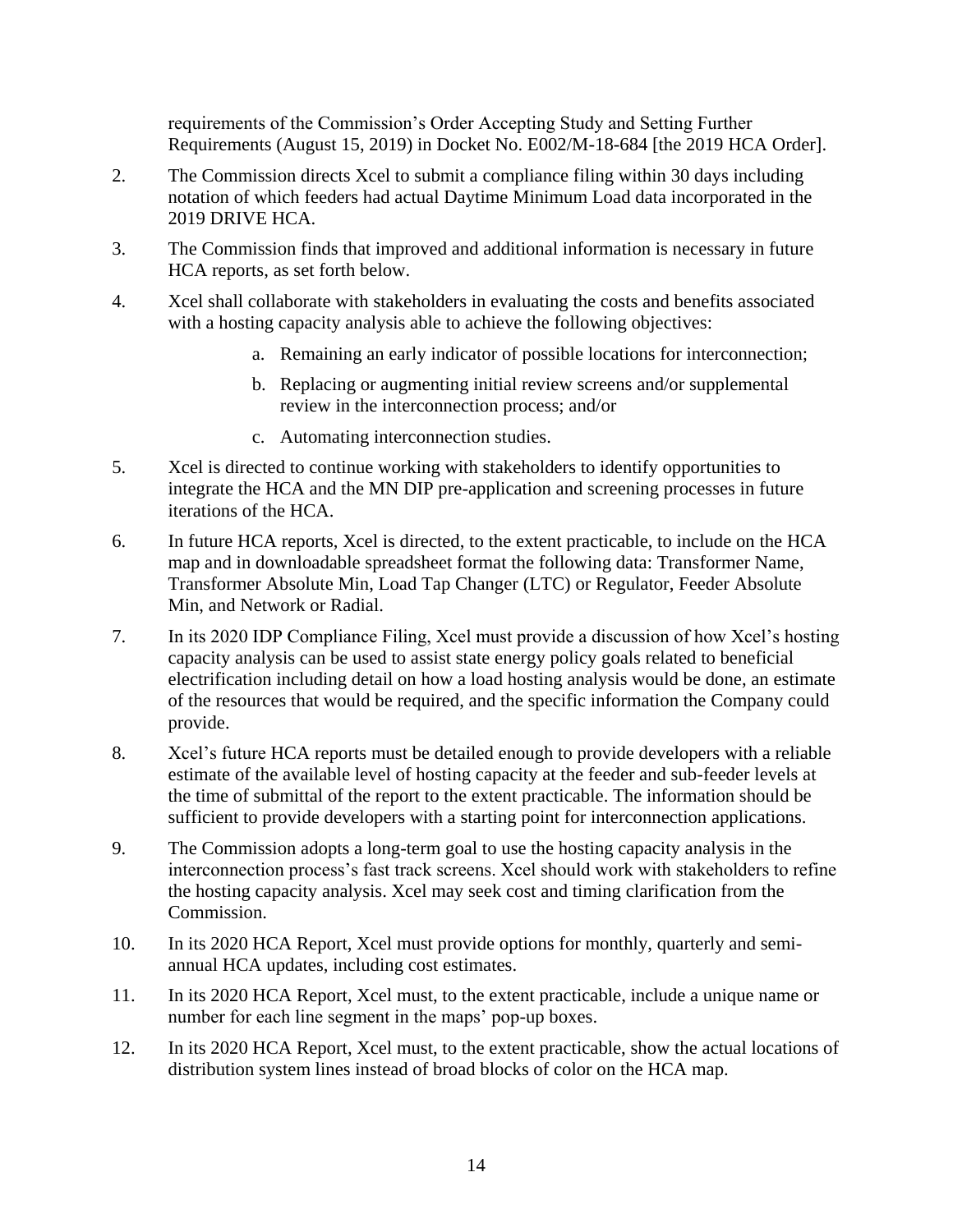- 13. Starting in November 2020, Xcel must make available a tabular report containing the sub-feeder results displayed on the 2020 hosting capacity map. This report shall be available in the docket, on the hosting capacity webpage, and/or by email request.
- 14. In its 2020 HCA Report, Xcel must include the precise number of feeders with actual and estimated Daytime Minimum Load data and note the feeders with estimated Daytime Minimum Load on the tabular spreadsheet to inform developers' use of the report.
- 15. In its 2020 HCA tabular report, Xcel must publish the criteria violation and corresponding hosting capacity values for each HCA model run and location, and map with appropriate caveats.
- 16. The Commission does not require a sensitivity analysis for the 2020 HCA.
- 17. Following a Commission determination of the Use Case for future HCA reports, Xcel must develop a corresponding data validation plan for HCA results, solicit written feedback from stakeholders on the draft plan, and then include the final plan in the next HCA report.
- 18. Xcel must further explore and explain issues related to whether the result of Xcel Energy's hosting capacity analysis should be redacted for customer energy use data (CEUD) privacy and security concerns.
	- a. Xcel must separately evaluate and justify each privacy and security concern, so as to provide a full description and specific basis for withholding the information.
- 19. The Commission hereby delegates authority to the Executive Secretary to issue Notice(s), set schedules, and designate comment periods to further discuss grid and customer security issues related to public display or access to grid data which includes, but is not limited to distribution grid mapping, aggregated load data, and critical infrastructure. The Commission anticipates consideration of the record and comments within 12 months of this order.
- 20. The Commission requests that the Commissioner of Commerce seek authority from the Commissioner of Management and Budget to incur costs for specialty services to provide a recommendation on privacy and security in the next hosting capacity report proceeding and to participate in related analysis and stakeholder engagement, and subsequently bill those expenses to Xcel pursuant to Minn. Stat. § 216B.62, subd. 8.
- 21. Xcel must implement its 2020 stakeholder engagement plan as outlined in the docket. In the 2020 HCA Report, Xcel must provide the results of the stakeholder process, including an overview of the feedback and suggestions provided by stakeholders, whether the feedback and suggestions are included in the 2020 HCA Report, and an explanation for any feedback and suggestions received but not included in the 2020 HCA Report.
- 22. Commission staff are directed to oversee and facilitate a discussion with Xcel and stakeholders of the technical assumptions, limiting criteria, and thresholds used in Xcel's HCA. The discussion should address:
	- a. Thresholds for what constitutes a significant change in configuration, load, or generation to warrant rebuilding a feeder model;